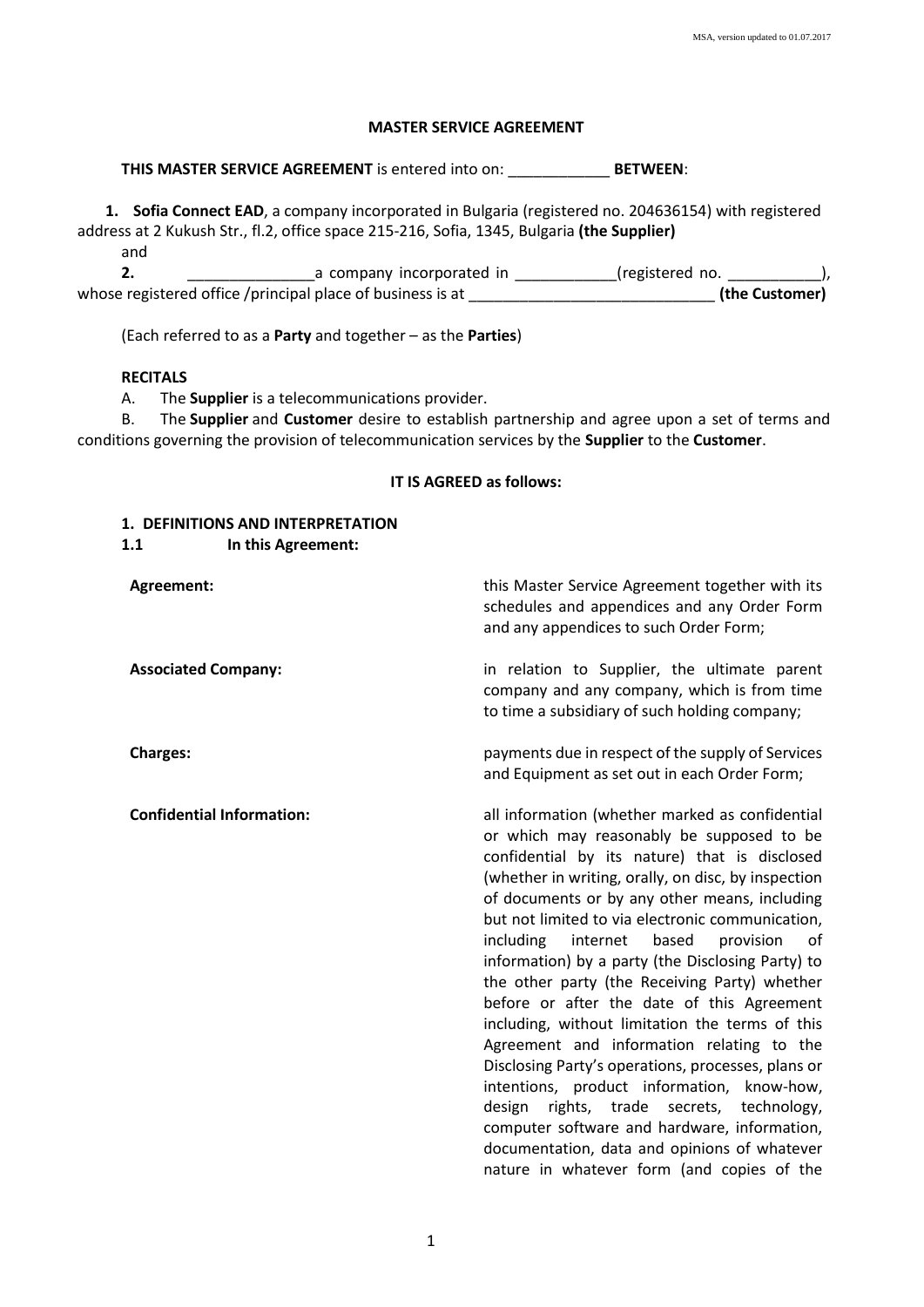|                                      | same), market opportunities, customer details,<br>details of suppliers and distributors, business<br>affairs and shall also include in respect of the<br>confidential information of the Supplier all<br>information relating to or contained or embodied<br>in the Services, the Equipment, any software<br>supplied by the Supplier under this Agreement<br>whether or not the rights to such software vest in<br>the Supplier or a third party (including without<br>limitation the source codes, operation manuals,<br>specifications and other documentation) and any<br>access codes or passwords that may be allocated<br>in order to allow the Customer or any End User to<br>access the Services. |
|--------------------------------------|------------------------------------------------------------------------------------------------------------------------------------------------------------------------------------------------------------------------------------------------------------------------------------------------------------------------------------------------------------------------------------------------------------------------------------------------------------------------------------------------------------------------------------------------------------------------------------------------------------------------------------------------------------------------------------------------------------|
| <b>Data Controller:</b>              | the natural or legal person, public authority,<br>agency or any other body which alone or jointly<br>with others determines the purposes and means<br>of the Processing of Personal Data.                                                                                                                                                                                                                                                                                                                                                                                                                                                                                                                  |
| <b>End User:</b>                     | the Customer or any person whom the Customer<br>permits<br>Services<br>and<br>to<br>use<br>Equipment<br>(including, without limitation, any Local Affiliate);                                                                                                                                                                                                                                                                                                                                                                                                                                                                                                                                              |
| Equipment:                           | any apparatus, equipment, hardware, software,<br>material or other items (including parts and<br>components) supplied by Supplier as set out in<br>the Schedules and any Order Form;                                                                                                                                                                                                                                                                                                                                                                                                                                                                                                                       |
| <b>HICP</b>                          | the Harmonised Index of Consumer Prices                                                                                                                                                                                                                                                                                                                                                                                                                                                                                                                                                                                                                                                                    |
| <b>Intellectual Property Rights:</b> | any intellectual property rights anywhere in the<br>world whether registable or not, including,<br>without limitation, patent, trade marks, service<br>marks, designs, copyright and related rights,<br>database rights know-how, moral rights, domain<br>Confidential information, whether<br>name,<br>registered or unregistered, as well as applications<br>for registration of such rights and the right to<br>apply for registrations and all equivalent or<br>similar forms of protection howsoever arising in<br>whatever media.                                                                                                                                                                    |
| <b>Local Affiliate:</b>              | means, in relation to the Customer, any company<br>which controls, is controlled by or is under<br>common control with the Customer to whom the<br>benefit of the Services and Equipment is to be<br>provided as set out in an Order Form;                                                                                                                                                                                                                                                                                                                                                                                                                                                                 |
| Location:                            | the location(s) at which or to which Services and<br>Equipment will be supplied as set out in an Order                                                                                                                                                                                                                                                                                                                                                                                                                                                                                                                                                                                                     |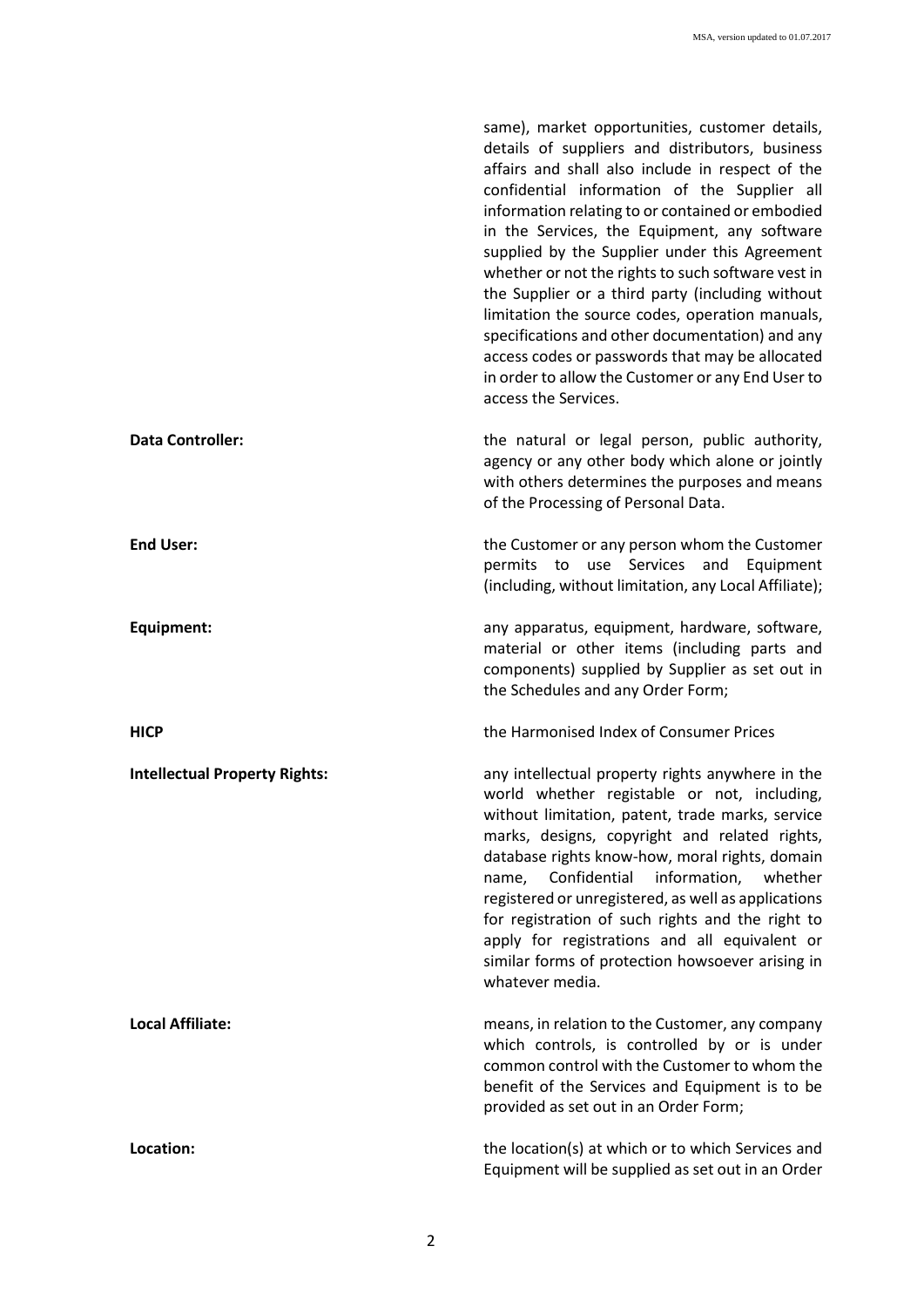|                                    | Form;                                                                                                                                                                                                                                                                                                                                                                                                                                               |
|------------------------------------|-----------------------------------------------------------------------------------------------------------------------------------------------------------------------------------------------------------------------------------------------------------------------------------------------------------------------------------------------------------------------------------------------------------------------------------------------------|
| <b>Minimum Service Period:</b>     | the minimum service commitment period for the<br>provision of Services and/or Equipment which<br>shall commence upon the Service Start Date and<br>shall continue for the period specified in the<br>applicable Order Form.                                                                                                                                                                                                                         |
| <b>Order Form:</b>                 | a request for the supply of Services and<br>Equipment submitted by the Customer which has<br>been accepted by Supplier pursuant to Clause 2.1                                                                                                                                                                                                                                                                                                       |
| <b>Ready for Start Date (RFS):</b> | the proposed commencement date for the<br>Services as set out on an Order Form;                                                                                                                                                                                                                                                                                                                                                                     |
| <b>Personal Data:</b>              | any personally identifiable information about an<br>individual, including their name, age, job<br>description, e-mail address, mailing address,<br>racial or ethnic origin, political opinions, religious<br>philosophical beliefs, trade-union<br>or<br>membership, physical or mental health, sexual<br>life, civil and criminal offences, alleged offences,<br>related proceedings and sentences (or as<br>otherwise defined by applicable law); |
| <b>Process or Processing:</b>      | any operation or set of operations which is<br>performed upon Personal Data, whether or not<br>by automatic means, such as collection,<br>recording, organization, storage, adaptation or<br>alteration retrieval, consultation, use, disclosure<br>by transmission, dissemination or otherwise<br>making available, alignment or combination,<br>blocking, erasure or destruction;                                                                 |
| <b>Services:</b>                   | services as set out in an Order Form to be<br>supplied to the Customer or its Local Affiliate<br>under the terms of this Master Service<br>Agreement and the Schedules;                                                                                                                                                                                                                                                                             |
| <b>Service Start Date:</b>         | means, in respect of Services and Equipment<br>ordered under any particular Order Form, the<br>earlier of (i) the date on which the Customer or<br>its Local Affiliate first makes use of the Services<br>or Equipment, or (ii) signature or deemed<br>signature of the relevant acceptance notice<br>following satisfaction of applicable acceptance<br>tests (if any);                                                                            |
| <b>Set-Up Period:</b>              | the period between execution of the Order Form<br>and the Service Start Date;                                                                                                                                                                                                                                                                                                                                                                       |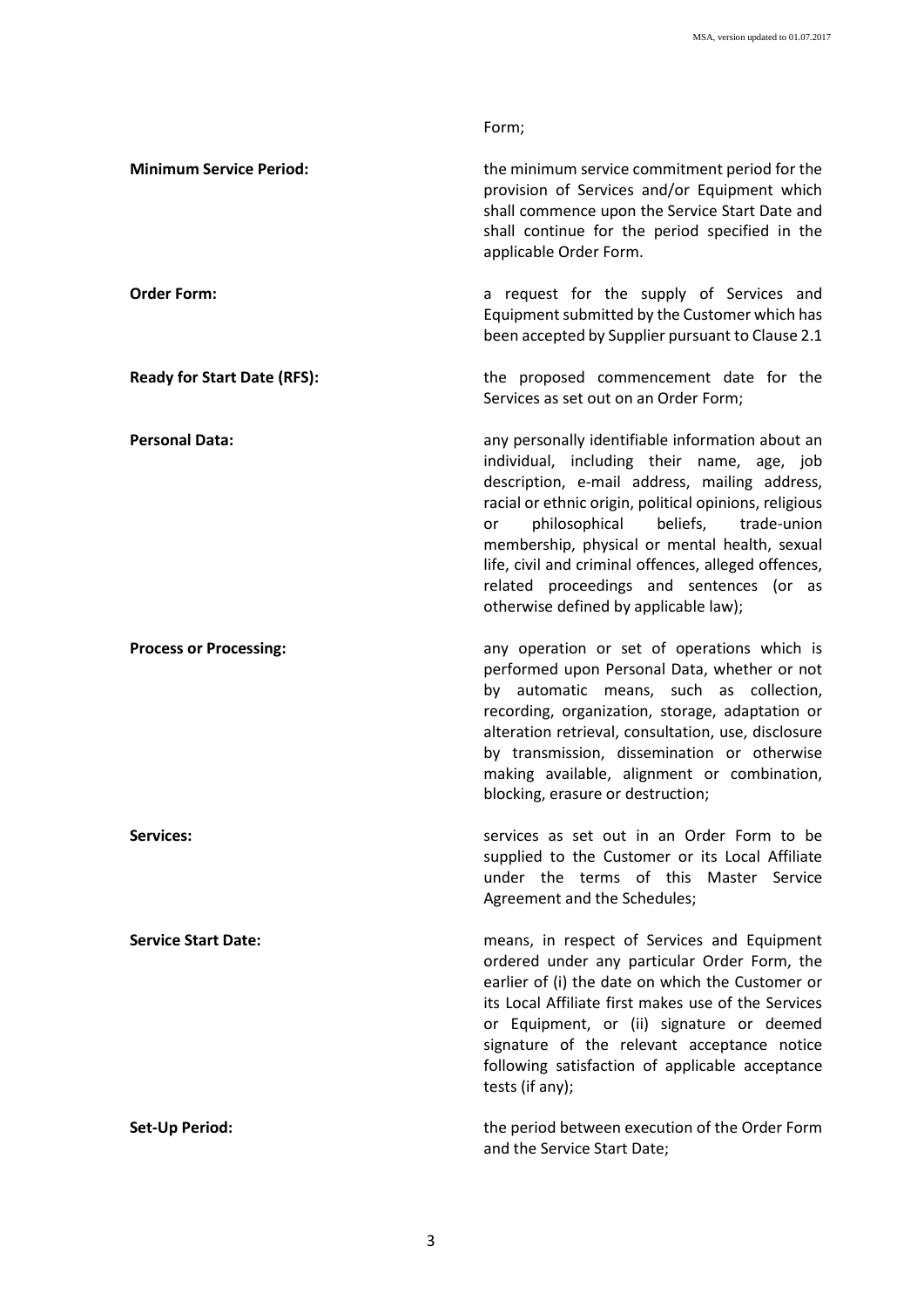**1.2** A Reference to a person includes a reference to a body corporate, association or partnership; and includes a reference to that person's legal personal representatives, successors and lawful assigns.

**1.3** A Reference to a Clause or Schedule, unless the context otherwise requires, is a reference to a clause of or schedule to this Agreement.

**1.4** Control means in relation to a body corporate, the ability to secure that the affairs of a body corporate are conducted in a particular manner, whether **(a)** by means of the holding of shares, or the possession of voting power, in or in relation to that or any other body corporate; or **(b)** by virtue of any powers conferred by the constitutional or corporate documents, or any other document, regulating that or any other body corporate, and controlled shall be interpreted accordingly.

**1.5** The headings in this Agreement do not affect its interpretation.

**1.6.** Unless otherwise agreed by the parties to the contrary, in the event of any conflict between this Master Service Agreement, its Schedules and any Order Form, the conflict will be resolved in the following order of precedence: - the Order Form; the Schedules; and this Master Service Agreement.

### **2. TERMS OF BUSINESS**

**2.1** The Customer may request that Supplier supply Services and Equipment to it or its Local Affiliate under this Agreement. Unless otherwise notified by Supplier, any such request shall be made by submitting an Order Form in the format provided by Supplier. Where Supplier accepts any such Order Form in writing, the relevant Services and Equipment shall (subject to payment of the Charges by the Customer) be supplied by Supplier to the Customer (or, as the case may be, to the Local Affiliate) on and subject to the terms of this Agreement and any other standard terms and conditions of the Parties and Local Affiliates shall not apply. Where Services and Equipment are provided to a Local Affiliate, the Customer shall remain liable for the performance of this Agreement and shall procure that the relevant Local Affiliate abides by the provisions of this Agreement.

**2.2** The Supplier reserves the right to subcontract the provision of Equipment and Services under this Agreement. Supplier shall remain liable for the performance of this Agreement by any subcontractor.

## **3. TERM**

**3.1** This Master Service Agreement will come into force on the date of its signature and continue in force until termination or expiration of the last Order Form governed by this Master Service Agreement or until terminated in accordance with the provisions herein.

**3.2** An Order Form shall come into force on the date of execution of the Order Form and shall continue in force for the full duration of the Set-Up Period and the Minimum Service Period which shall renew automatically for further periods of equal duration to the Minimum Service Period (each a "**Renewal Period**") unless terminated in accordance with the provisions of this Agreement.

**3.3** The Services and Equipment provided under an Order Form will be supplied for the relevant Minimum Service Period and any Renewal Period until termination of the Order Form in accordance with the provisions of this Agreement.

## **4. TERMINATION**

**4.1** A Party may terminate an Order Form upon expiry of the Minimum Service Period or upon expiry of any Renewal Period by giving at least sixty (60) days' prior written notice to the other Party.

**4.2** If at any time there are no Order Forms in effect, a Party may terminate this Agreement upon sixty (60) days' prior written notice to the other Party.

**4.3** If the Customer wishes to terminate (other than for material breach by the Supplier) any Services or Equipment under a particular Order Form within the Set-Up Period, the Customer shall pay to the Supplier all costs and expenses incurred by the Supplier and its subcontractors in relation to such Services and Equipment to the date of termination (including but not limited to any amounts which the Supplier or its subcontractors are contractually bound to pay after the date of termination).

**4.4** If the Customer wishes to terminate (other than for material breach by the Supplier) any of the Services or Equipment under a particular Order Form during the Minimum Service Period or during any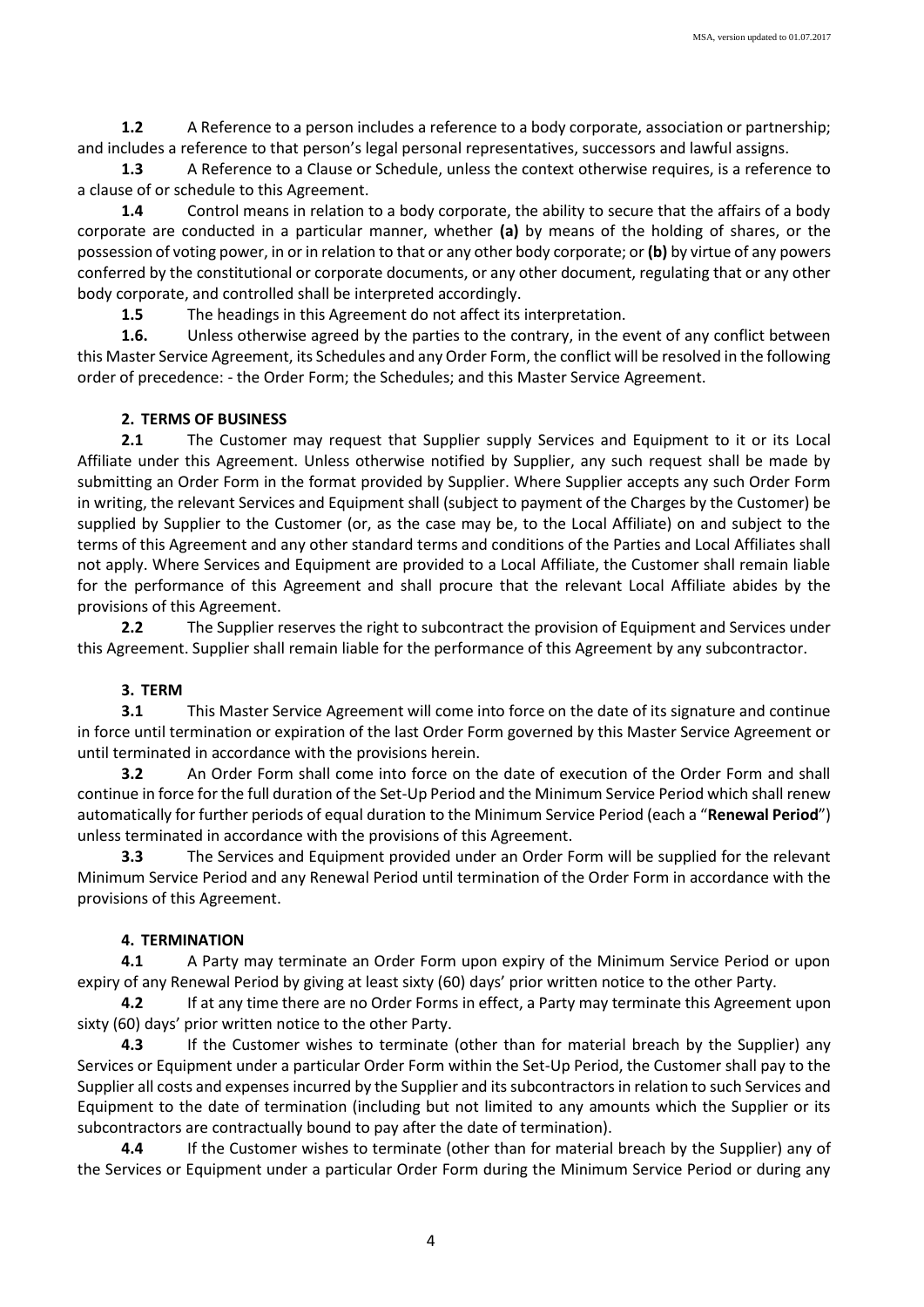Renewal Period, the Customer shall pay the Charges for the remainder of the Minimum Service Period or the Renewal Period in which the termination occurs (as applicable), plus an amount equivalent to local access line carriers' charges (if any) for access line relocation, cancellation or speed change resulting from termination. Supplier shall in each case notify the Customer in writing of that amount and the date that the payment is due.

**4.5** A Party may terminate this Master Service Agreement, and/or the supply of any Services and Equipment under any particular Order Form, at any time on written notice to the other Party with immediate effect, in the event that:

i. the other Party is in breach of any of its material obligations (except for any payment obligations to which clause 4.6 shall apply) under this Agreement which is not remediable or, if remediable, which it has failed to remedy within fourteen (14) days' written notice requiring it to do so;

ii. The other Party ceases to do business, becomes unable to pay its debts as they fall due, becomes or is deemed insolvent, has a receiver, manager, administrator, administrative receiver or similar officer appointed in respect of the whole or any part of its assets or business, makes any composition or arrangement with its creditors, takes or suffers any similar action in consequence of debt or an order or resolution is made for its dissolution or liquidation (other than for the purpose of bona fide solvent amalgamation or reconstruction), or any equivalent or similar action or proceeding is taken or suffered in any jurisdiction; or

iii. The other Party does not hold the necessary licences or authorisations required by law to provide or use the Services or Equipment, as the case may be.

**4.6** The Supplier may terminate this Master Service Agreement, and/or the supply of any Services and Equipment under an Order Form, at any time on written notice to the Customer with immediate effect in the event that the Customer fails to pay when due any of the Charges or any other payments under this Agreement.

**4.7** For avoidance of doubt, termination of this Master Service Agreement for material breach by a Party shall automatically terminate the supply of Services and Equipment under any Order Forms outstanding at the date of termination.

**4.8** Without prejudice to Clauses 4.5 and 4.6, Supplier may, in its sole discretion, suspend with immediate effect all or any part of the provision of Services and Equipment under any Order Form in the event that:

i. Customer is in material breach of this Agreement, including but not limited to any failure to pay any Charges when due;

ii. Supplier needs to carry out any emergency maintenance or repairs to any part of the Equipment or any networks or other infrastructure used to provide the Services (in which case the Supplier will use its reasonable endeavours to give as much notice of the suspension as is reasonably possible); or

iii. Supplier is required to do so in compliance with any applicable law, regulation, order, licence, instruction or request of Government or any regulatory body, administrative authority, or emergency service.

**4.9** In the event of a suspension pursuant to Clauses 4.8.(ii) or 4.8.(iii), the Charges for the Services and Equipment being suspended shall be temporarily suspended for the duration of the suspension of the Services and Equipment. For avoidance of doubt, the Charges shall not be suspended in the event of a suspension under Clause 4.8.(i).

**4.10** In the event of suspension or disconnection pursuant to Clause 4.8.(i) for non-payment, Supplier may place restrictions on credit available to Customer and, as Supplier deems necessary, may require Customer to post a letter of credit, deposit or such other security in order for Customer to resume receiving the Services. Failure to satisfy Supplier's request for such action within timelines set by Supplier may result in immediate termination of this Agreement by Supplier without further notice and without Supplier incurring liability for such termination.

**4.11** Except to the extent required by applicable law, Supplier shall not be liable for any loss or damage caused by its suspension or disconnection of any and all Services and Equipment in accordance with Clause 4.8.

**4.12** Following suspension pursuant to Clause 4.8.(i), Supplier will be under no obligation to restore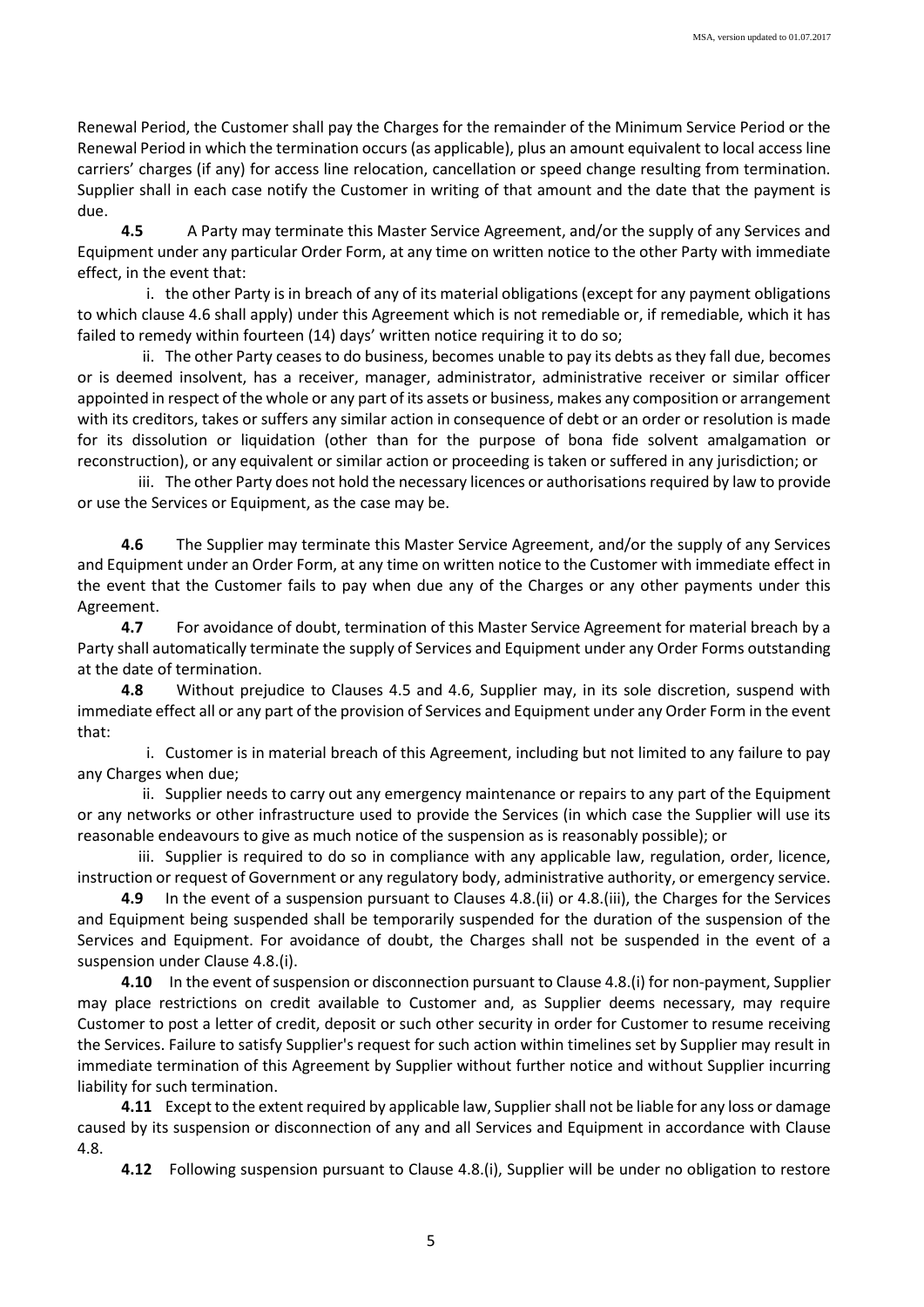the Services, but if it does restore the Services it will be entitled to charge the Customer a reasonable reconnection fee.

**4.13** The Supplier may terminate this Master Service Agreement and/or the applicable Order Form with immediate effect if provision of the Services or Equipment is suspended pursuant to Clause 4.8.(i) or 4.8.(iii) for a period exceeding fourteen (14) days.

**4.14** On termination of this Agreement for any reason, the Customer will (and will procure that each Local Affiliate will) immediately:

i. cease all use of the Services, Equipment and Confidential Information of the Supplier and its subcontractors;

ii. return all copies of any Confidential Information of the Supplier (including but not limited to any software and related documentation)

iii. in its possession as directed by Supplier (or at Supplier's option destroy all such copies and certify such destruction in writing); and

iv. return the Equipment or, at Supplier's discretion, permit Supplier to come onto the Customer's premises at any time in order to remove all the Equipment at the Customer's cost.

**4.15** The Supplier will not be liable to return any Charges paid in advance, or portion thereof, to the Customer in the event of termination of this Agreement for whatever reason.

**4.16** Termination will be without prejudice to the accrued rights and liabilities of the Parties.

**4.17** Provisions of this Agreement which are either expressed to survive its expiry or termination, or which it is contemplated from their nature or context that they are to survive, will remain in full force and effect not withstanding such expiry or termination, such provisions such include but not be limited to Clauses 3 to 8, 10, 11, 12, 14 and 15 of this Agreement.

#### **5. BILLING AND PAYMENT**

**5.1** In consideration of the supply of the Services and Equipment the Customer will pay the Charges to Supplier, unless otherwise directed in an Order Form.

**5.2** Unless otherwise provided in an Order Form:

i.one-time charges are payable on signature of this Agreement or on subsequent invoice at the option of Supplier; and

ii.all other charges are payable monthly in advance.

**5.3** The Charges do not include value added tax, sales tax, excise tax, tax on receipts, withholding tax or any other similar tax or duty which must be paid by the Customer or, as the case may be, Local Affiliate in the amount prescribed by any authority, government or government agency in connection with or as a result of the Services or Equipment provided to the Customer, or Local Affiliate, where such tax or duty is chargeable to or payable by the Supplier or by the Customer or, as the case may be, Local Affiliate.

**5.4** Unless agreed otherwise by Supplier in writing, the Charges exclude the following, which the Customer will pay to Supplier, unless otherwise directed in an Order Form:

i. any additional costs which are incurred as a result of the failure or delay of the Customer or a Local Affiliate to comply with its obligations under this Agreement, including but not limited to the failure or delay of the Customer or a Local Affiliate or any third party under the contractual control of the Customer or Local Affiliate in allowing Supplier to perform the Services and/or install the Equipment at the Location or giving Supplier adequate information or instructions;

ii. any additional costs incurred in the event that provision of the Services or installation of the Equipment is rendered more expensive as a result of harmful substances at the Location; and

iii. any value added tax, sales tax, excise tax, tax on receipts, withholding tax or any other similar tax or duty payable by the Customer or, as the case may be, Local Affiliate in connection with or as a result of the costs set out under Clauses 5.4.(i) and 5.4.(ii) above.

**5.5** Twelve (12) months from the Service Start Date and annually thereafter, the Supplier reserves the right to review the Charges and may increase any Charge in line with the European 28 HICP (EU-28) index for the previous twelve (12) months. If the revised Charges are not acceptable to the Customer, the Customer may terminate the applicable Order Form by giving one (1) month's written notice to Supplier, such notice to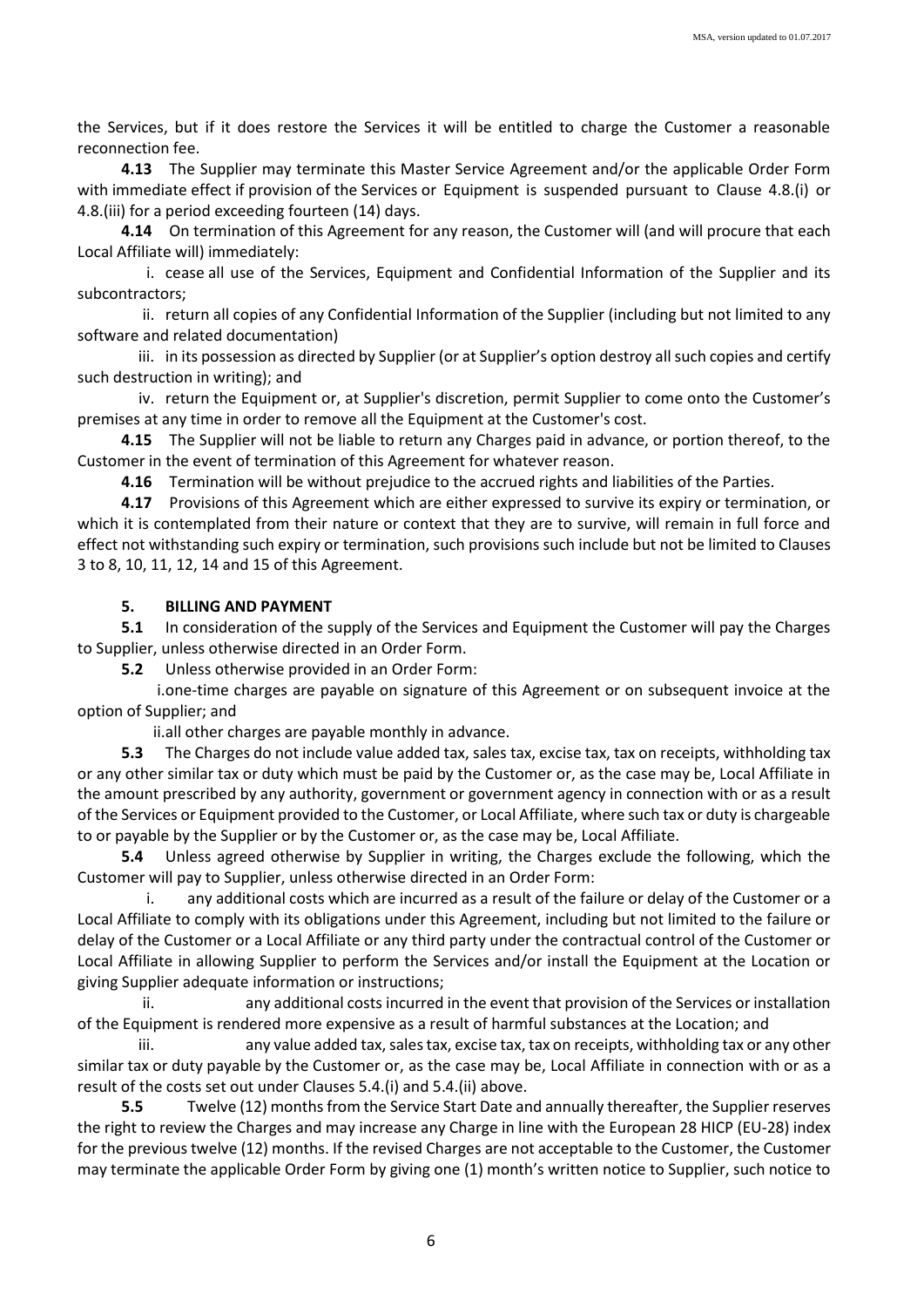be given within one (1) month of receipt of the notification of the revised Charges by the Customer. If the Customer fails to notify the Supplier of its wish to terminate within the applicable period, the Customer shall be deemed to have accepted the revised Charges. If the Customer terminates an Order Form under this Clause during the Minimum Service Period, the Customer shall pay the Charges and expenses incurred by the Supplier to the date of termination but shall not be required to pay the Charges for the full Minimum Service Period.

**5.6** The Customer will pay or procure the payment of the Charges within thirty (30) days of issuing an invoice by the Supplier or as otherwise set out in the invoice. Receipts for payment will be issued only upon request. Payment of sums due under this Agreement will be made without set-off, deduction or counterclaim, by such reasonable method as may be notified to the Customer.

**5.7** If any of the Charges or any other payments due under this Agreement are not paid by the Customer when due, Supplier reserves the right to charge interest at 0,2 (zero dot two) percent per day or such other rate as may be agreed in the relevant Order Form on any and all unpaid sums, until payment in full (including any interest due) is received as required under this Agreement, whether before or after judgment. Interest will accrue day to day.

# **6. LIMITED WARRANTY AND DISCLAIMER OF WARRANTY**

**6.1** Supplier hereby represents and warrants that it and its subcontractors will exercise the reasonable care skill of a competent telecommunications provider in performing its obligations under this Agreement.

**6.2** Customer acknowledges and agrees that Supplier exercises no control over, and accepts no responsibility for the content of any communications transmitted via Supplier's Equipment and/or Services or for any information or content on the Internet.

# **7. INDEMNIFICATION**

The Customer agrees to indemnify and hold Supplier and its subcontractors harmless from and against all claims, demands, losses, damages, liabilities and expenses (including reasonable legal expenses) which Supplier and its subcontractors may suffer or incur as a result of any breach of any term of this Agreement by the Customer or any Local Affiliates, as a result of the negligence, fraud, wilful default or breach of statutory duty of the Customer or any Local Affiliate or as a result of the carrying out of any work required to be done in relation to the Services in accordance with the requirements or specifications of the Customer.

# **8. LIMITATION OF LIABILITY**

**8.1** The express warranties, undertakings and obligations of Supplier stated in this Agreement are in lieu of all other conditions, warranties or other terms, whether express or implied, including, without limitation, any implied warranties or conditions as to quality or fitness for a particular purpose, which are expressly excluded.

**8.2** Without limiting the generality of Clause 8.1:

i. Supplier does not warrant that the Services or Equipment will be suitable for the Customer's requirements (whether made known to the Supplier or not), nor that the Services or Equipment will operate in the particular circumstances in which they are used by the Customer, nor that the provision of Services will be uninterrupted or free from error; and

ii. Supplier does not warrant the results that may be obtained from the use of the Services and Equipment or the accuracy, reliability or content of any information services or merchandise contained in or provided through the Services and Equipment; and

iii. Supplier excludes any warranty as to the quality, content or accuracy of any third party software, third party services or information available or received through or as a result of the use of the Services (other than services or information owned and provided by Supplier).

**8.3** Supplier will be under no liability in respect of:

i. any defect in the Services or Equipment arising from any drawing, design or specification supplied by the Customer; or

ii. any defect in the Services or Equipment arising from fair wear and tear, wilful damage,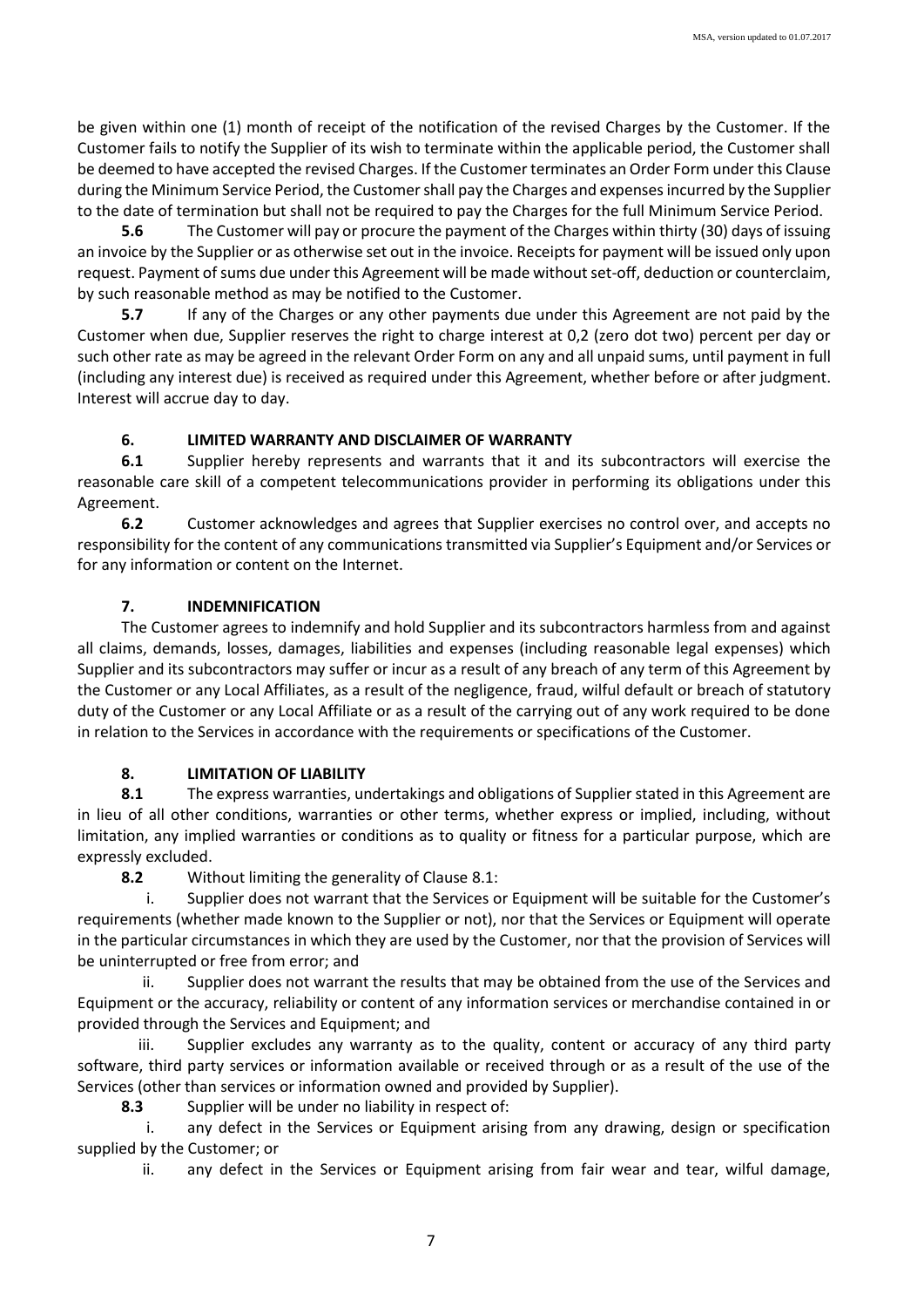negligence, abnormal working conditions, failure to follow Supplier's or the manufacturer's instructions (whether oral or in writing), misuse or alteration or repair of the Services or Equipment without Supplier's or the manufacturer's approval; or

iii. any parts, materials or equipment in respect of which the Customer is entitled to the benefit of any warranty or guarantee given by the manufacturer; or

iv. any third party software, third party services or information; or

v. any problems resulting from any modifications or customisation of the Equipment or any software provided by the Supplier not authorised in writing by the Supplier; or

vi. incorrect or unauthorised use of the Equipment or any software provided by the Supplier or operator error where these are defined as use or operation not in accordance with the corresponding operating manuals; or

vii. content or use of any data transferred either to or from the Customer or stored by the Customer or any End Users via the Services or Equipment.

**8.4** Nothing in this Agreement will operate to exclude or restrict Supplier's or its subcontractors' liability for:

i. death or personal injury resulting from negligence of the Supplier or its subcontractors;

ii. fraud or fraudulent misrepresentation of the Supplier or its subcontractors.

**8.5** In no circumstances will Supplier or its subcontractors be liable in contract, tort (including, without limitation, negligence or breach of statutory duty), or otherwise arising out of or in relation to this Agreement, the Services or Equipment in respect of indirect or consequential loss; loss of revenue; loss of profits or anticipated savings; loss of business or goodwill; loss or corruption of data; or for any other indirect, special or consequential loss or damage, howsoever caused. The liability of Supplier and its subcontractors for failure to meet the service levels is subject to the limitations set out in the applicable Schedules and Order Form (including any appendix to the Order Form).

**8.6** Where applicable law does not allow the exclusion or limitation of warranties, liability generally, incidental or consequential damages, or the limitation of liability with respect to death or personal injury due to negligence, so that the above limitations or exclusions may not apply to the innocent party, in such cases, the breaching party's liability shall be limited to the greatest extent permitted by applicable law.

#### **9. FORCE MAJEURE**

**9.1** If a party is prevented, hindered or delayed from or in performing any of its obligations under this Agreement (other than a payment obligation) by a Force Majeure Event, that party's obligations under this Agreement are suspended while the Force Majeure Event continues to the extent that it is prevented, hindered or delayed.

**9.2** If the Force Majeure Event continues for more than two (2) months either party may terminate this Agreement by giving no less than fourteen (14) days notice to the other party.

**9.3** In this Clause 9 "Force Majeure Event" means an event beyond the reasonable control of the affected party including, without limitation, third party strike; lock-out; labour dispute; act of god; war; riot; civil commotion; malicious damage; compliance with a law or governmental or regulatory order; rule; regulation; licence or direction; accident; software failure; breakdown of plant or machinery (including, but not limited to, telecommunications systems and utility services); fire; flood and storm.

#### **10. INTELLECTUAL PROPERTY**

**10.1** Supplier acknowledges that all right, title and interest in any Intellectual Property Rights of Customer is vested in Customer and/or in Customer's licensors. Customer acknowledges that all right, title and interest in any Intellectual Property Rights of Supplier is vested in Supplier and/or in Supplier's licensors.

**10.2** Each Party hereby agrees not to infringe the Intellectual Property Rights of the other Party. Unless otherwise specifically provided in this Agreement, no Party hereto shall have any right, title, claims or interest in or to the Intellectual Property Rights of the other Party. Except to the minimum extent permitted under applicable law and except as expressly authorized under this Agreement, no Party may copy, modify or translate the Intellectual Property Rights of the other Party or related documentation, or decompile,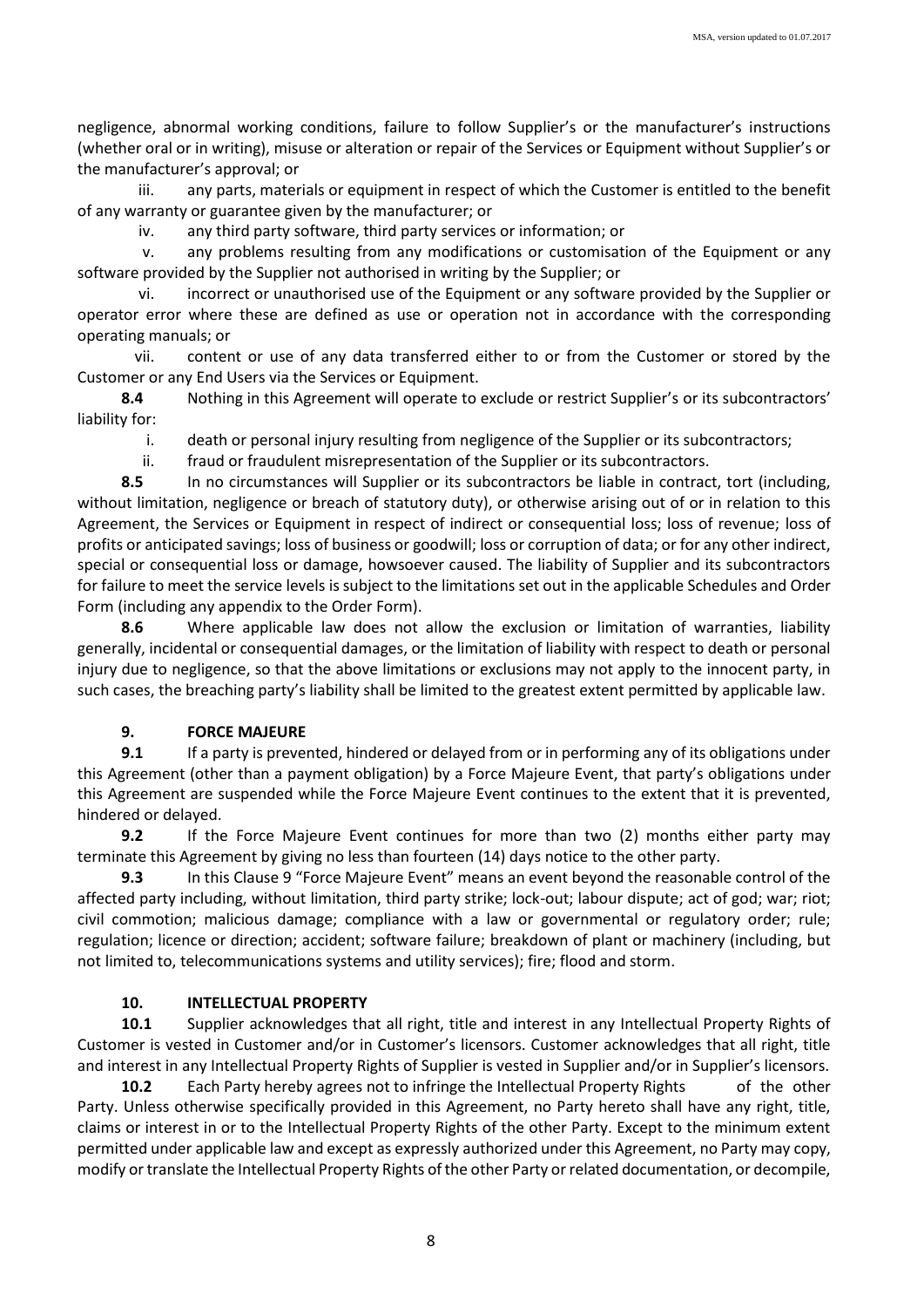disassemble or reverse engineer it, or use it other than in connection with the Services, or grant any other person or entity the right to do any of the foregoing. Unless otherwise specifically provided in this Agreement. No Party is authorized to distribute or to authorize others to distribute the Intellectual Property Rights of the other Party in any manner without the prior written consent of the other Party provided, however, that nothing in this sentence would preclude (a) Customer from using the Supplier's Intellectual Property to the extent incorporated into the Services and strictly necessary for Customer to utilize the full functionality of the Services purchased and (b) Supplier from providing caching to Customer to the extent caching is part of the Services and subject to the Customer complying with any restrictions attached thereto.

## **11. CONFIDENTIAL INFORMATION**

**11.1** The Receiving Party will:

i. not use Confidential Information of the Disclosing Party for a purpose other than the performance of its obligations under this Agreement; and

ii. not disclose Confidential Information of the Disclosing Party to a person except with the prior written consent of the Disclosing Party or in accordance with Clauses 11.2 and 11.3.

**11.2** The Receiving Party may disclose Confidential Information to any of its directors, other officers, employees, professional advisors and contractors (a "Recipient") solely to the extent that disclosure is strictly necessary for the purposes of this Agreement.

**11.3** The Receiving Party will ensure that each Recipient is made aware of and complies with the Receiving Party's obligations of confidentiality as if under this Agreement the Recipient was a party to this Agreement and shall indemnify the Disclosing Party for all loss and damage incurred as a result of the Recipient's breach of confidentiality.

**11.4** Clauses 11.1 and 11.2 do not apply to Confidential Information:

i. which is at the date of this Agreement, or at any time after that date becomes general public knowledge other than by the Receiving Party's or a Recipient's breach of this Agreement;

ii. which can be shown by the Receiving Party to the Disclosing Party's reasonable satisfaction to have been known by the Receiving Party before disclosure by the Disclosing Party to the Receiving Party; or

iii. the disclosure of which is required by law or regulation, order of court or the rules of any stock exchange provided that the Disclosing Party has taken all reasonable steps to minimise such disclosure and (a) gives the Disclosing Party written notice of any application for any such order or such order as soon as practicable; (b) provides the Disclosing Party with a reasonable opportunity to make representations to the relevant court, authority or exchange to oppose the disclosure; and (c) co-operates with the Disclosing Party in order to oppose such disclosure or (where disclosure cannot be prevented) in order to secure the maximum possible continuing protection for the Confidential Information so disclosed.

iv. Obligations of confidentiality under this Clause shall continue and survive, notwithstanding termination of this Agreement.

# **12. DATA PROTECTION**

**12.1** The Parties agree and acknowledge that, where Personal Data relating to the Customer and its employees, directors and other officers and those of Local Affiliates, End Users and third parties is provided to the Supplier by the Customer, is accessed by the Supplier on the authority of the Customer or is otherwise received by the Supplier on the Customer's behalf for the purpose of enabling the Supplier to perform its obligations under this Agreement, the Supplier shall Process such Personal Data as a Data Processor on behalf of the Customer who remains the Data Controller and shall comply with its obligations as a Data Processor under Clause 12.2.

**12.2** The Supplier when acting as Data Processor warrants to the Customer as Data Controller that it shall:

i. act only on instructions from the Customer and, specifically, shall only Process Personal Data (which shall include the disclosure of Personal Data to third parties) for the purposes notified by the Customer to the Supplier; and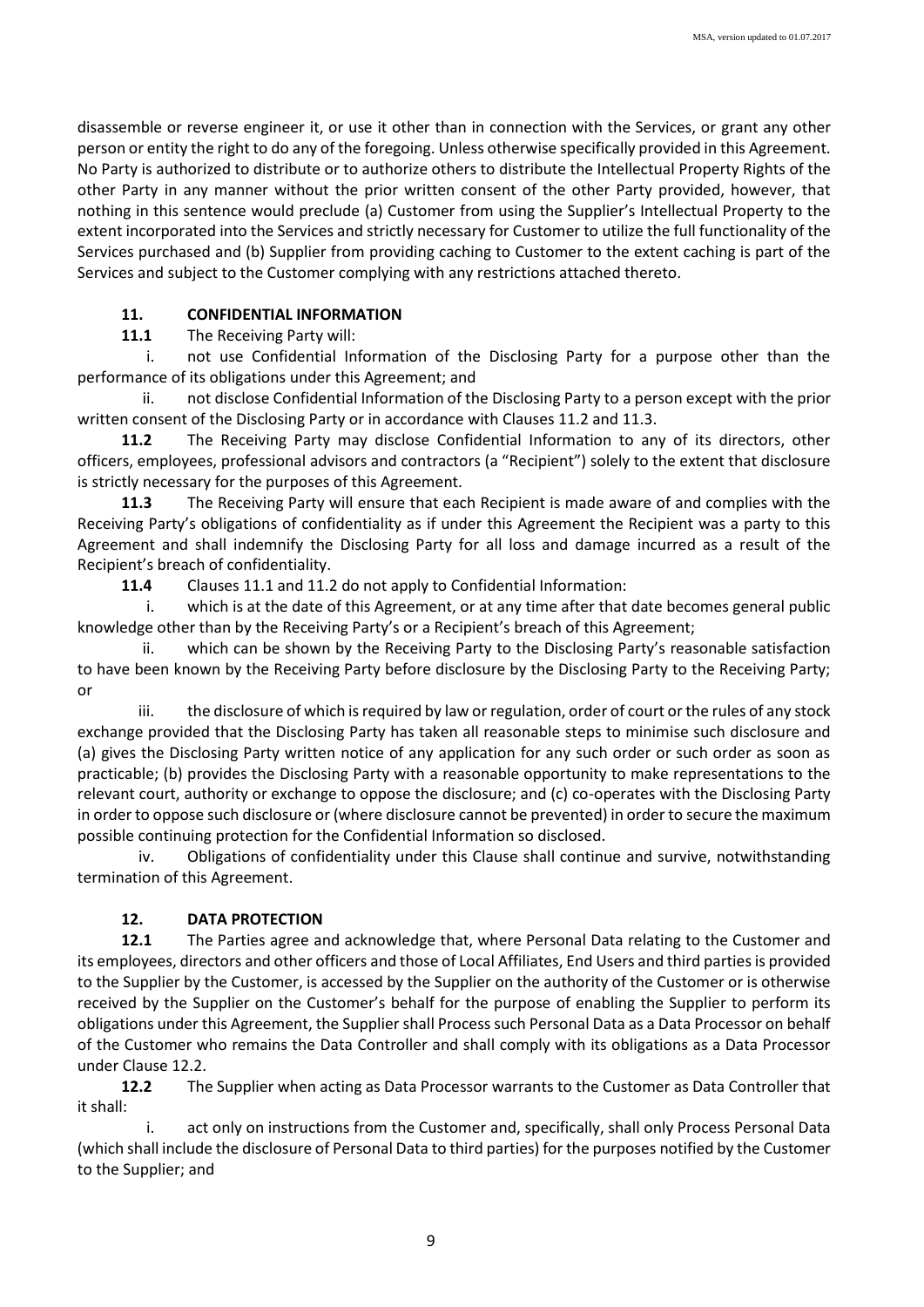ii. prior to Processing the Personal Data, implement appropriate technical and organisational measures to enable it to process Personal Data in compliance with obligations equivalent to those imposed on the Customer as Data Controller by applicable data protection law; and

iii. not transfer personal data outside the European Economic Area without the written approval of the Customer (save that the Customer acknowledges that some of the Supplier's servers may be located in Japan and accordingly the Customer hereby consents to the transfer of Personal Data to and access of Personal Data from Japan) unless the Data Processor is able to demonstrate to the Data Controller's reasonable satisfaction that the country or territory of destination provides adequate security in accordance with applicable data protection law.

**12.3** Where Personal Data relating to the Customer and its employees, directors and other officers and those of Local Affiliates, End Users and third parties is received by the Supplier from the Customer under or in connection with this Agreement, the Customer warrants and undertakes that such Personal Data has been collected, processed and transferred in accordance with applicable data privacy laws and that the Customer has provided all notices and obtained all consents required by applicable law to enable:

i. the legal transfer of such Personal Data to and Processing by the Supplier and its subcontractors for the purposes of enabling the Supplier to perform its obligations under this Agreement (including but not limited to the transfer of such Personal Data outside the European Economic Area); and

ii. the legal transfer to and further Processing by the Supplier of such Personal Data as a Data Controller for the purposes of research, statistical analysis and sales and marketing of the Supplier's own products and services; and

iii. the Customer will fully indemnify the Supplier in respect of any loss or damages to the Supplier and its subcontractors arising from any breach of this Clause by the Customer.

**12.4** Supplier and the Customer shall each, and the Customer shall ensure that each Local Affiliate shall, abide by all laws and regulations in relation to data protection or privacy or the interception, recording or monitoring of communications to the extent that such laws apply to it in connection with this Agreement. Subject to the foregoing, to the extent that the Customer requires Supplier to intercept, record or otherwise monitor communications, the Customer shall defend and indemnify Supplier and its subcontractors from any loss, claim, liability, cost or expense arising from such activity.

## **13. MISCELLANEOUS**

**13.1** This Agreement is governed by, and will be construed in accordance with the laws of Bulgaria. Save as otherwise provided in this Agreement, any dispute arising out of or in connection with this Agreement ("Dispute"), shall be referred by either party first to the nominated representatives of each of the parties for resolution.

**13.2** If the Parties fail to resolve a dispute under 13.1. within 14 days, the Parties shall irrevocably submit to the exclusive jurisdiction of the Bulgarian courts.

**13.3** For avoidance of doubt, all disputes and proceedings, arising from this Agreement or related to it, including those arising from or concerning its interpretation, invalidity, performance or termination, as well as the disputes for filling gaps in this contract or its adaptation to newly established facts, shall be referred for resolution to the Court of Arbitration at the Bulgarian Chamber of Commerce and Industry in compliance with its Rules for Litigations, based on arbitration agreements.

**13.4** Except as otherwise provided herein, this Agreement may not be released, discharged, supplemented, interpreted, amended, varied or modified in any manner except by an instrument in writing signed by a duly authorised representative of each of the parties. No failure to exercise and no delay in exercising any right, remedy, or power hereunder shall operate as a waiver thereof, nor shall any single or partial exercise of any right, remedy, or power hereunder preclude any other or further exercise thereof or the exercise of any other right, remedy, or power provided herein or by law or in equity. The waiver by any party of the time for performance of any act or condition hereunder shall not constitute a waiver of the act or condition itself.

**13.5** This Agreement shall be binding upon and inure to the benefit of Customer, Supplier and Supplier's respective successors, and assigns. No Party may assign or transfer this Agreement without the